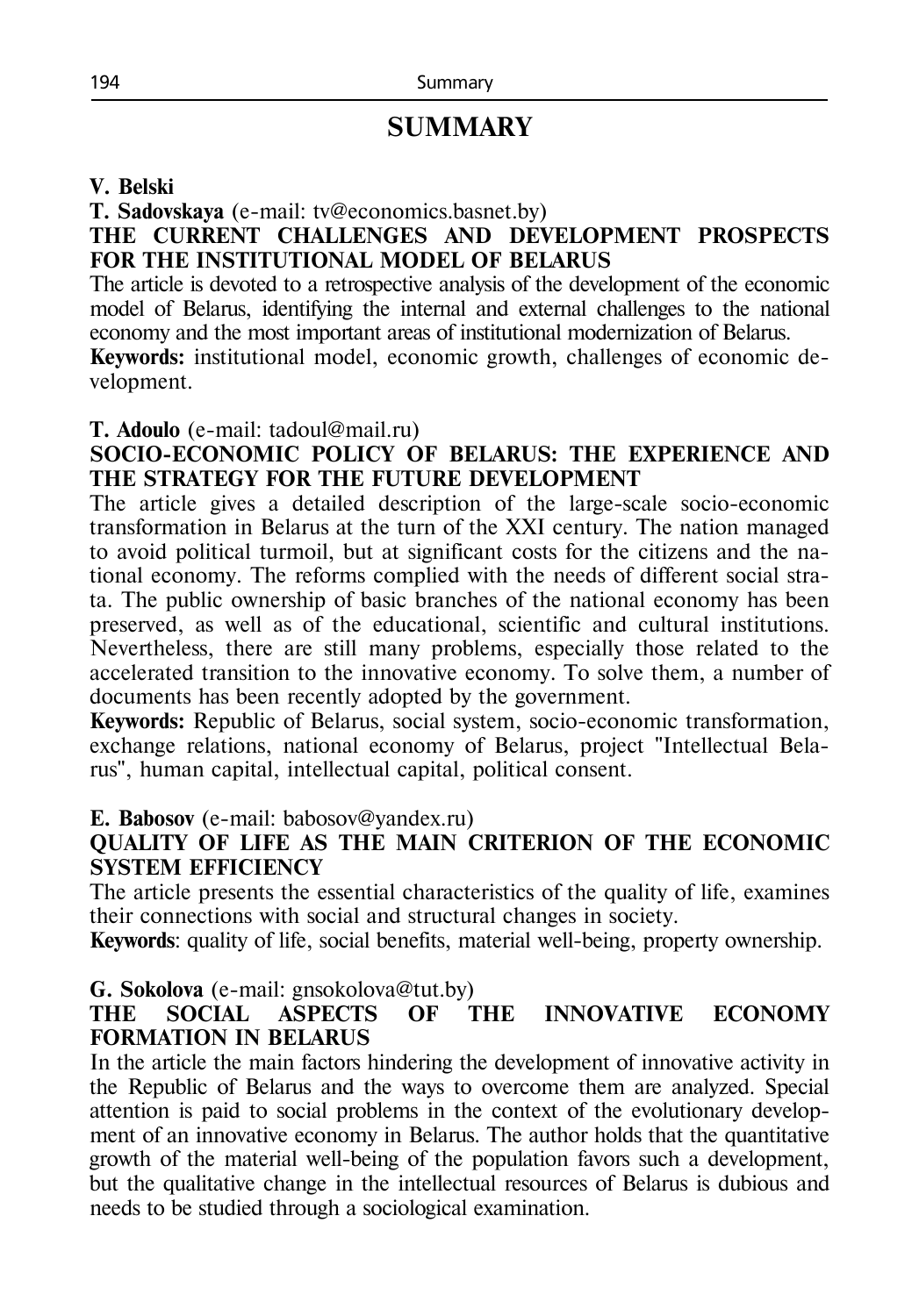**Keywords:** innovative economy, social problems, standard of living, quality of life, value orientations of the population, sociological expertise.

- **A. [Bykau](mailto:Bykau)** (e-mail: aliaksei.bykau@yandex.ru)
- **S. Vysotsky**
- **O. Kolb**
- **N. Khaustovich**
- **T. Khvalko**

## **THE INPUT-OUTPUT ANALYSIS OF STRUCTURAL CHANGES IN THE BELARUSIAN ECONOMY**

In the article the concept of balanced economic growth is considered. The causal relationship between the changes in value added, exports and imports by specific industries and sectors of the economy during the recession have been explored. The toolkit for the estimation of the contribution by industries to the trade balance and gross national product is offered. The industries that are the most and the least affected by the crisis of 2015-2016 are identified. For the research, the model of trade in value added, as well as the inputoutput model, has been used, which quantitatively describes the interrelations between industries and sectors of the economy.

**Keywords**: trade balance, domestic value added, balanced economic growth, input-output tables, trade in value-added, Thirlwall's balance of payments constraint.

## **Е. Gusakov** (e-mail: ego-6@mail.ru)

#### **AN ANALYSIS OF ECONOMIC AND PRODUCTION DEVELOPMENT OF BELARUSIAN AGRO-INDUSTRIAL COMPLEX AND ITS PROSPECTS AS A MEGACLUSTER**

The article analyzes Belarusian agro-industrial complex as a megacluster, assesses the compliance of the dynamics of agricultural production with the needs of the nation, sets out a conceptual idea of optimizing the development of the agro-industrial complex and offers guidelines on this issue.

**Keywords**: agro-industrial complex, cluster organization, cluster policy, resource potential, profitability, food security.

# **Т. Тkalich** (e-mail: informatika@tut.by)

## **ASSESSING THE GROWTH PROSPECTS FOR DIGITAL ECONOMY IN THE REPUBLIC OF BELARUS**

The author assesses the development of Belarusian economy compared to the countries of the European Union and analyzes the components of digital economy index by country. The indicators having the highest consumer value and contribution to the development of the economy are also identified. An algorithm for determining groups of indicators according to their importance has been developed, and the recommendations for the Republic of Belarus set forth.

**Keywords**: digital economy, metrics and indicators, monitoring of digital economy and information society.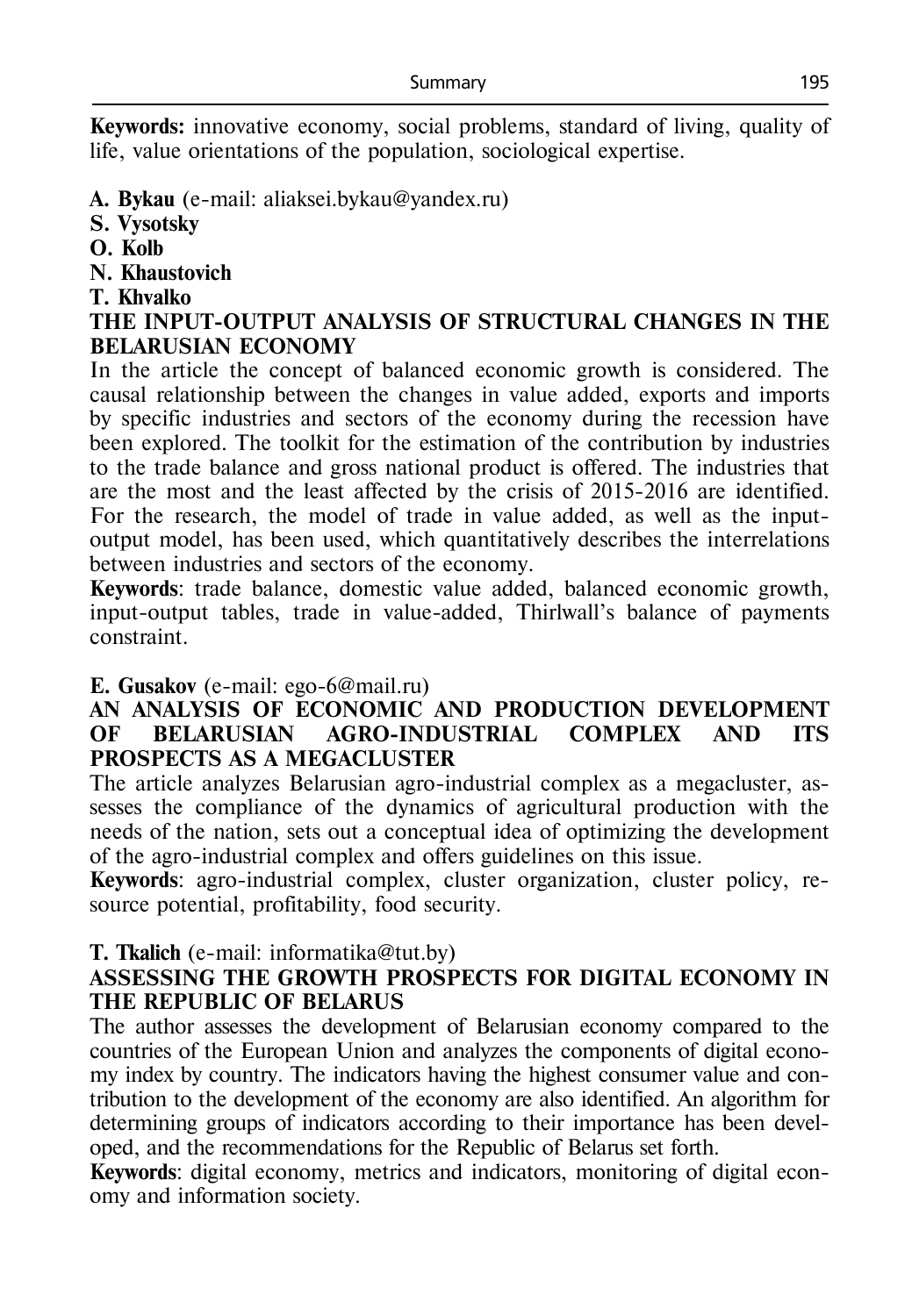**N. Sheleg** (e-mail: SHELEG\_N@BSEU.BY)

#### **N. Podobed**

#### **STIMULATING THE DEVELOPMENT OF INNOVATIVE INFRASTRUC-TURE OF THE REPUBLIC OF BELARUS WITHIN THE FRAMEWORK OF PUBLIC-PRIVATE PARTNERSHIP**

The article analyzes various approaches to the interpretation of the "infrastructure" concept, suggests a structural-logical scheme for the elements of the innovation infrastructure of the commodity market, and defines the principles and functions that form it. The author also outlines the goals and the tasks for public-private partnership in the process of building innovative infrastructure facilities, and shows the ways to stimulate innovation in the context of the macroeconomic policy of the state.

**Keywords**: innovation, infrastructure, commodity market, public-private partnership, venture capital, technological parks.

#### **S. Kroitor** (e-mail: [svetlana.kroitor@yandex.by\)](mailto:svetlana.kroitor@yandex.by)

#### **NEW BUSINESS MODELS AND NON-STANDARD FORMS OF EM-PLOYMENT IN CONDITIONS OF DIGITAL TRANSFORMATION: SO-CIOLOGIST'S PERSPECTIVE**

The author presents a sociological analysis of the current social changes brought about by the digital transformation of the economy; he reveals and examines new business models and forms of employment emerging in this process.

**Keywords:** digitalization of the economy and society, digital transformation, labor market, non-standard forms of employment, new business models.

## **I. Andras** (e-mail: androsita@tut.by)

# **BUSINESS-INCUBATION OF SMALL BUSINESS IN BELARUS**

Business incubators are becoming important practice-learning sites for entrepreneurs in Belarus. Incubators are effective since they provide residents with access to financial and other resources. Entrepreneurs consider incubators as the means of obtaining individual result (their own business), while civil servants consider them primarily as a source of manpower  $-$  and in this way, as the means of achieving a nation-wide effect.

**Keywords:** business incubator, business incubation, entrepreneur, civil servant, small business.

## **P. Kokhno** (e-mail: [pavelkohno@mail.ru\)](mailto:pavelkohno@mail.ru)

## **BELARUSIAN-RUSSIAN INTEGRATION PROCESSES**

The author examines various aspects of the Belarusian-Russian integration interaction, as well as the interaction of Russia and Belarus within the framework of the Union State and EAES. The article states that Russia is the main investor in the Belarusian economy. The author maintains that national specialization and interstate cooperation in production between the two countries are paralleled by the development of direct economic ties between their regions, both processes having assumed a considerable scale.